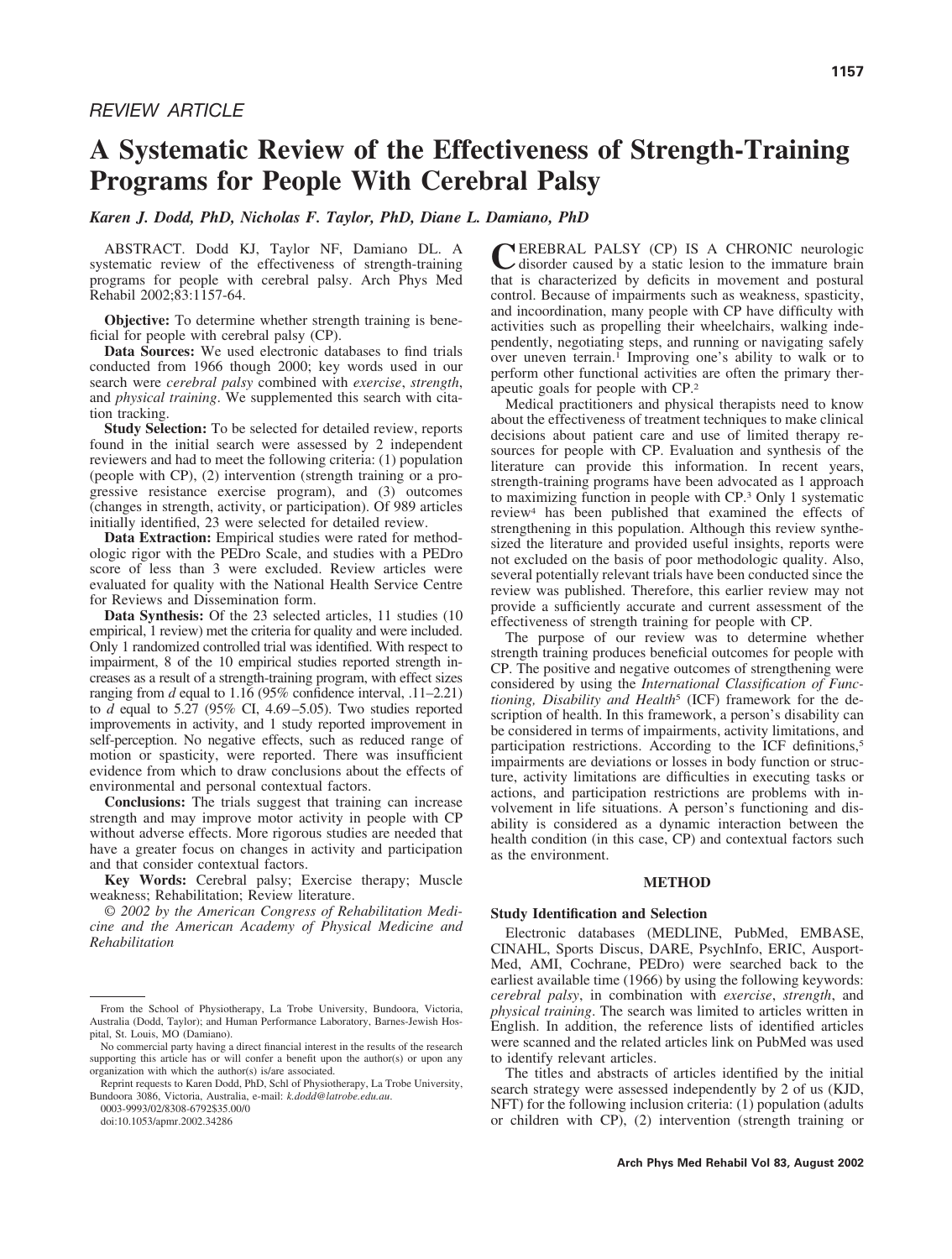progressive resistance exercise program), and (3) outcome (measurement of change in strength, activity [function], or participation).

When the title or abstract did not clearly indicate whether an article should be included, the complete article was obtained and read to determine if it met all 3 inclusion criteria. For example, articles were excluded if strength was used only as an outcome measure for some other intervention such as hydrotherapy or hippotherapy. Differences were resolved by consensus.

## **Quality Assessment**

Empirical studies that met inclusion criteria were rated for methodologic quality with the PEDro Scale, based on the Delphi list described by Verhagen et al.<sup>6</sup> With the PEDro Scale, the following indicators of methodologic rigor were scored independently as either absent or present by 2 of us (KJD, NFT): (1) specification of eligibility criteria, (2) random allocation, (3) concealed allocation, (4) prognostic similarity at baseline, (5) subject blinding, (6) therapist blinding, (7) assessor blinding, (8) greater than 85% follow-up for at least 1 key outcome, (9) intention-to-treat analysis, (10) between-group statistical analysis for at least 1 key outcome, and (11) point estimates of variability provided for at least 1 key outcome. Interobserver agreement was calculated by using the weighted  $\kappa$  statistic. Kappa measures observed and expected disagreement. Quadratic weights were used to rate the amount of disagreement between the 2 reviewers' final PEDro scores. According to the PEDro guidelines, criteria 2 through 11 are used for scoring purposes so that a score from 0 to 10 can be obtained.7 The PEDro Scale has shown moderate levels of interrater reliability (intraclass correlation coefficient=.54; 95% confidence interval [CI], .39–.71).8 To improve the reliability of this scale, any disagreements between the 2 reviewers were resolved by discussion until a consensus was reached. Empirical studies with low methodologic quality (a PEDro score <3) were excluded. Articles were also excluded if relevant data on the review question were repeated in another included article. The more comprehensive report was retained when this occurred.

Review articles were evaluated for quality with the National Health Service (NHS) Centre for Reviews and Dissemination form.9 Review articles were included if at least 1 of the following NHS inclusion criteria were met: (1) sources of primary studies were identified, (2) the process used for selecting studies for detailed review was reported, and (3) criteria for assessing the quality of studies were detailed. Also, a review article must have been based on at least 5 key articles.

### **Data Extraction**

Data from the included empirical studies were summarized on a standardized form described by Darrah et al<sup>4</sup> that included the following headings: objectives, design, subjects, treatment, outcome measures used, results, conclusions, and other comments. Data from the review articles were summarized on the NHS form. That form includes items on methodologic quality and also summarizes the objectives of the review, the interventions investigated, the participants in the review, the outcomes measured, how studies were combined, how differences between studies were investigated, the results of the review, and the authors' conclusions.9 From these summary forms, data were extracted about impairment, activity limitation, participation restriction, and contextual factors.5 The contextual factors of particular interest were (1) whether the programs were administered in groups or to individuals; (2) whether the program was administered in a community, laboratory, or clinical

environment; and (3) whether the cognitive function of the participants was considered.

#### **Data Analysis**

Effect sizes with 95% CIs were calculated to allow comparison between the outcome measurements of the selected studies. Initial inspection of the empirical studies suggested that most were of a repeated-measures design without a control group. For this reason, the effect size was calculated by subtracting the posttreatment mean from the pretreatment mean and dividing by the standard deviation (SD) of the difference scores.<sup>10</sup> Because the SD of the difference scores cannot be calculated without access to the raw data, an approximation can be made by relating the SD of the difference scores to the correlation between the 2 sets of data.

Estimates of the reliability between pre- and posttest strength measurements were obtained from the articles that provided sufficient raw data. Estimates of reliability from these articles were *r* equal to .91,<sup>11</sup> *r* equal to .99,<sup>12</sup> and *r* equal to .93.<sup>13</sup> When calculating the effect size of studies with insufficient data, a correlation of *r* equal to .91 was used as a conservative estimate of pre–posttest reliability.

In many systematic reviews, a meta-analysis is performed, statistically combining the results of the various studies into a single estimated effect size. However, meta-analysis has been described specifically for randomized controlled trials (RCTs). In reviews such as this, which consist mostly of observational studies, the use of meta-analysis is generally not recommended.14

#### **RESULTS**

Initial searching of electronic databases and manual searching of reference lists identified 989 articles. Of that number, 23 met the inclusion criteria; 18 articles reported the results of empirical studies and 5 were review articles. The interobserver reliability of assessing the methodologic quality of the empirical articles was  $\kappa$  equal to .88, with disagreements in the PEDro score for 3 of the 18 articles. Five of the empirical articles were excluded because of low methodologic quality, with PEDro scores of less than  $3^{15-19}$ ; 2 articles<sup>20,21</sup> were excluded because the data included in them was reported in other selected articles, and 1 article22 was excluded because correlation was used as the outcome measurement. Of the 5 review articles, one23 was excluded because the study inclusion strategy and criteria was not specified, and three<sup>24-26</sup> were excluded because they reported insufficient literature  $(< 5 \text{ key})$ articles) and also because they did not report study inclusion criteria.

Table 1 summarizes the findings of the 10 empirical studies.11,12,27-34 No article scored more than 6 out of 10 on the PEDro Scale, and the median score was 4 (interquartile range, 3–5). Only 1 selected article32 was an RCT. Therefore, none of the 9 other selected studies could fulfill criteria related to RCTs (eg, group allocation and blinding) as detailed in PEDro criteria 2 through 6. Most of the studies fulfilled PEDro criteria 8 through 11, indicating that most subjects undertook the designated strength-training program and that their outcome measures were reported, along with statistical comparisons of both point measures and measures of variability.

The only review article included in this systematic review was that of Darrah et al,<sup>4</sup> in which they evaluated the effects of progressive resistance exercise on children with CP. After a search of databases and reference lists, 7 articles were included in their review. Methodologic rigor was assessed according to Sackett's levels of evidence.<sup>35</sup> One article<sup>32</sup> was rated by Darrah4 as level I evidence (a randomized controlled design),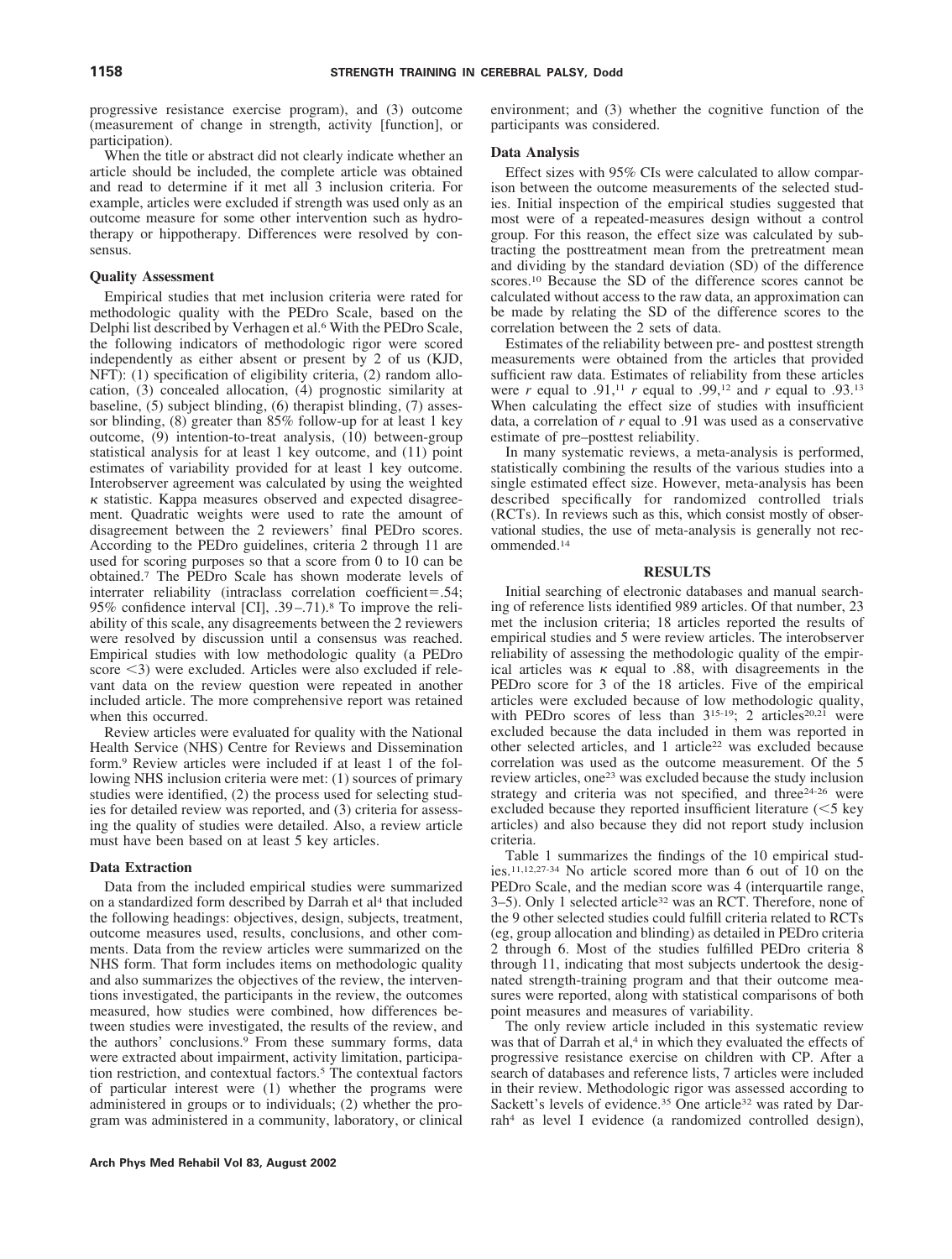|                                                     |            |                                           |                                                | CP Class<br>Age (y) |
|-----------------------------------------------------|------------|-------------------------------------------|------------------------------------------------|---------------------|
| $\Xi$                                               |            | Ambulatory, 6<br>required gai<br>device   | Spastic D<br>and H                             | $6 - 12$            |
| Quadriceps<br>$\overline{4}$                        |            | required gait<br>Ambulatory, 3<br>devices | Spastic D                                      | $6 - 14$            |
| Upper and<br>23                                     |            | required gait<br>Ambulatory, 4<br>devices | Spastic H, D,<br>dystonic<br>and Q,<br>ataxic, | $11 - 20$           |
| Quadriceps<br>Б                                     |            | Not specified                             | Spastic type                                   | 8                   |
| Upper limb:<br>triceps,<br>biceps<br>ဖ              | $7$ or $8$ | CP-ISRA class                             | Spastic H                                      | $12 - 47$           |
| hamstrings<br>Quadriceps,<br>17                     |            | Ambulatory without<br>gait devices        | Spastic Q, D,<br>and H                         | $12 - 20$           |
| Triceps<br>30                                       |            | Mixed (NASCP)                             | athetoid (2)<br>mixed (4),<br>Spastic (24),    | $10 - 20$           |
| Upper limb<br>3 CP; 3 SB                            |            | Nonambulatory                             | and ataxic<br>Spastic Q, D,                    | $7 - 14$            |
| Dorsiflexors<br>toe walker<br>idiopathic<br>5 CP; 1 |            | Ambulatory without<br>devices             | Spastic H                                      | $4 - 7$             |
| Quadriceps<br>$\frac{2}{3}$                         |            | CP-ISRA classes 5 and<br>$\circ$          | Spastic D                                      | $10 - 18$           |

Table 1: Summary of 10 Empirical Studies **Table 1: Summary of 10 Empirical Studies**

**Arch Phys Med Rehabil Vol 83, August 2002**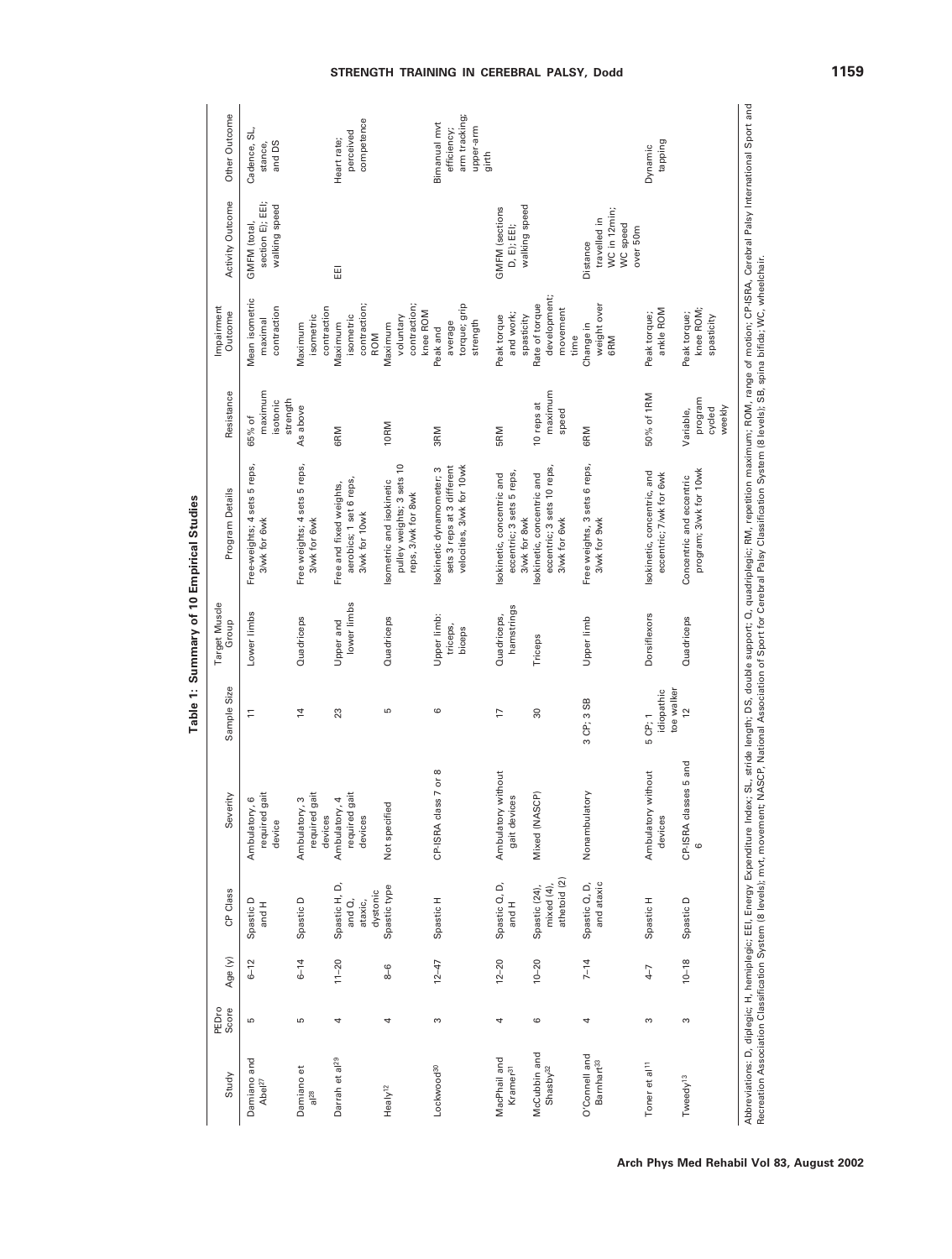

**Fig 1. Individual effect sizes for muscle strengthening.**

whereas the remaining 6 articles<sup>12,15,16,21,28,31</sup> were rated as level V evidence (case series without concurrent or historical controls). The Darrah review concluded that there was a low level of evidence that supported the benefits of strengthening exercises in children with CP. All studies they reviewed reported positive results on strength increases and none reported negative effects (eg, an increase in muscle spasticity). They noted that the relation between strength gains and improvement in function remained unclear. Four articles<sup>12,28,31,32</sup> included in Darrah's review were also selected for this review.

#### **Impairment**

Figure 1 shows the individual effect sizes for strength changes in people with CP as a result of a strength-training program. Eight of the 10 selected studies<sup>12,13,27-29,31-33</sup> reported significant increases in strength. Among the studies that reported positive strength-training effects, considerable variation (heterogeneity) was noted in the effect size, ranging from 1.16 to 5.27. Power analysis of the 2 studies that did not report positive strength increases demonstrated power of less than 0.8. Toner et al<sup>11</sup> reported that power equaled .44; Lockwood<sup>30</sup> reported that power equaled .63 for knee flexion and was less than .15 for knee extension.

Only 2 of the selected articles<sup>13,31</sup> measured muscle spasticity. These articles reported results that inferred either no change or a reduction in spasticity after a strengthening program. Tweedy13 measured the resistance to passive knee motion with an isokinetic dynamometer and found that the resistance to passive movement was significantly reduced at 60°/s but unchanged at other speeds. MacPhail and Kramer<sup>31</sup> measured spasticity of the quadriceps and hamstrings muscles with the Modified Ashworth Scale and found no significant change after training. However, the number of subjects with scores  $\geq 1$ for the 2 muscle groups was reduced from 16 to 4 after training, which suggests a trend toward reduction in muscle spasticity.

Four of the selected articles<sup>11-13,29</sup> measured range of motion (ROM). None reported a loss of ROM for people with CP who participated in a strengthening program. In fact, 3 studies reported significant increases in ROM after completion of a strengthening program at the knee<sup>12,13</sup> and ankle.<sup>11</sup> Another study<sup>29</sup> that summed arm and leg flexibility into a single score did not find any significant changes after strength training.

That same study<sup>29</sup> measured the psychologic impairment of self-concept. Darrah et al<sup>29</sup> applied the Self-Perception Profile for Adolescents<sup>34</sup> and found an improvement in the subscale of physical appearance  $(P=.006)$ . This subscale measures the degree to which an adolescent is happy with the way he/she looks. Results on the same subscale of the Self-Perception Profile for Children (age range,  $\langle 12y \rangle$  approached significance, but the small number of children  $(n=4)$  meant that power to detect a difference was low in this group.

## **Activity Restriction**

Figure 2 shows the individual effect sizes for the effect of a strength-training program on the activity or function of people with CP. Only  $4^{27,29,31,33}$  of the 10 selected studies measured the effects of a strength-training program on activity restriction. In general, the effect sizes for activity appear smaller than the effect sizes for strength and impairment. The largest effect size for activity was 1.22, and only 3 of the 7 pre–posttest comparisons reached statistical significance. There were no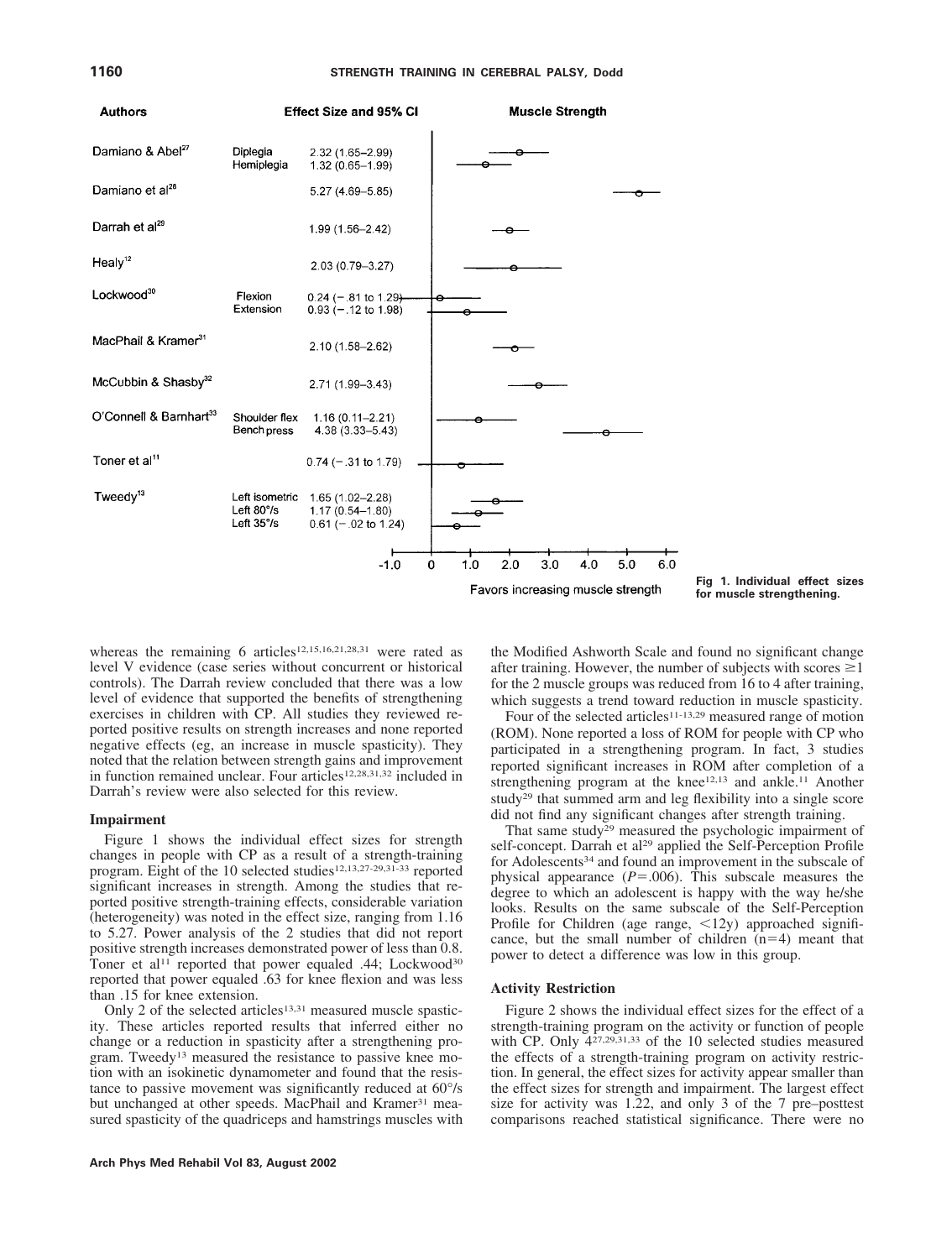

**Fig 2. Individual effect sizes for activity and gait.**

negative effects on activity reported from the strength-training programs.

Damiano and Abel<sup>27</sup> found a significant increase in the section of the Gross Motor Function Measure<sup>36</sup> (GMFM) that relates to walking, running, and jumping (dimension E). Similarly, MacPhail and Kramer<sup>31</sup> found that a significant number of subjects showed improvement in dimensions D (standing) and E of the GMFM after a strength-training program. An effect size could not be calculated from MacPhail and Kramer's GMFM data because the data were reported as dichotomous.

The effects of a strength-training program on measures of mobility were variable. Damiano and Abel<sup>27</sup> found a significant increase in walking speed after a strength-training program that targeted the weakest leg muscles, whereas MacPhail and Kramer<sup>31</sup> detected no change in walking speed after their subjects completed a program that strengthened the quadriceps and hamstrings. Also, there were no significant changes in walking efficiency as measured by the Energy Expenditure Index.27,29,31 In terms of wheelchair mobility, O'Connell and Barnhart<sup>33</sup> found a significant improvement in the endurancebased, 12-minute wheelchair test after their training program. Although they did not detect a significant improvement in the 50-m wheelchair dash, the obtained effect size (1.01) for this variable suggests that the small sample size  $(n=6)$  may have adversely affected the power of this comparison.

#### **Participation Limitation**

None of the 10 articles measured the effect of a strengthening program on participation limitation. However, Lockwood<sup>30</sup> and Darrah et al<sup>29</sup> have reported anecdotal examples of individuals who increased their participation in school and recreation after undertaking a strengthening program.

#### **Contextual Factors**

Six of the exercise programs were administered to individuals<sup>11,27,28,31-33</sup>; one was a group program,<sup>29</sup> whereas the remainder of the studies did not specify this environmental factor. Both nonsignificant and positive results were reported for outcomes administered to individuals, whereas the only group study29 reported positive effects.

Three of the studies<sup>11,27,28</sup> implemented a mixture of homeand clinic-based exercises. One program was conducted in a community gymnasium.29 Again, both nonsignificant and positive results were found for the mixed programs, and positive effects were reported for the community-based program. Six of the studies did not provide details about the physical setting of their programs.

With regard to the personal factor of cognition, 4 of the articles11,13,29,31 excluded participants who had severe cognitive impairment. Details were not provided about the cognition of participants in the remaining articles. None of the articles reported the inclusion of participants with significant cognitive impairment.

## **DISCUSSION**

Of the 10 empirical studies included in this review, only 132 was an RCT. The other 9 were observational studies that used a repeated-measures, single-group design (table 1). Six of the observational studies12,27,28,30,32,33 had no control data with which to evaluate the effects of strengthening on people with CP, making it difficult to ascribe outcomes to the effects of intervention.

Three of the observational studies<sup>11,13,29</sup> included a form of control to establish stability of the outcome measure in the absence of intervention. However, each of these studies had methodologic limitations. Repeated baseline measures of the dependent variable were taken in 2 of the studies. One of these studies obtained 3 baseline measurements 24 hours apart, compared with the 10-week time span between pre- and postintervention measurements.29 The other study13 that incorporated repeated baseline measures took 2 preintervention measurements, but the time period between these measurements was not reported. Although these trials controlled for confounding variables such as familiarization to the testing procedure and factors related to the reapplication of measurement tools, they did not adequately control for other factors such as natural variability in subject performance over longer periods. The final observational study<sup>11</sup> that included a form of control involved 5 subjects with hemiplegic CP. In this study, the more affected hemiplegic leg was trained while the contralateral leg served as the control limb. The difficulty is that, although no change was detected in the untrained limb, it cannot be assumed that the hemiplegic leg would have shown similar stability without intervention over the same period. Methodologic limitations like these limit the certainty with which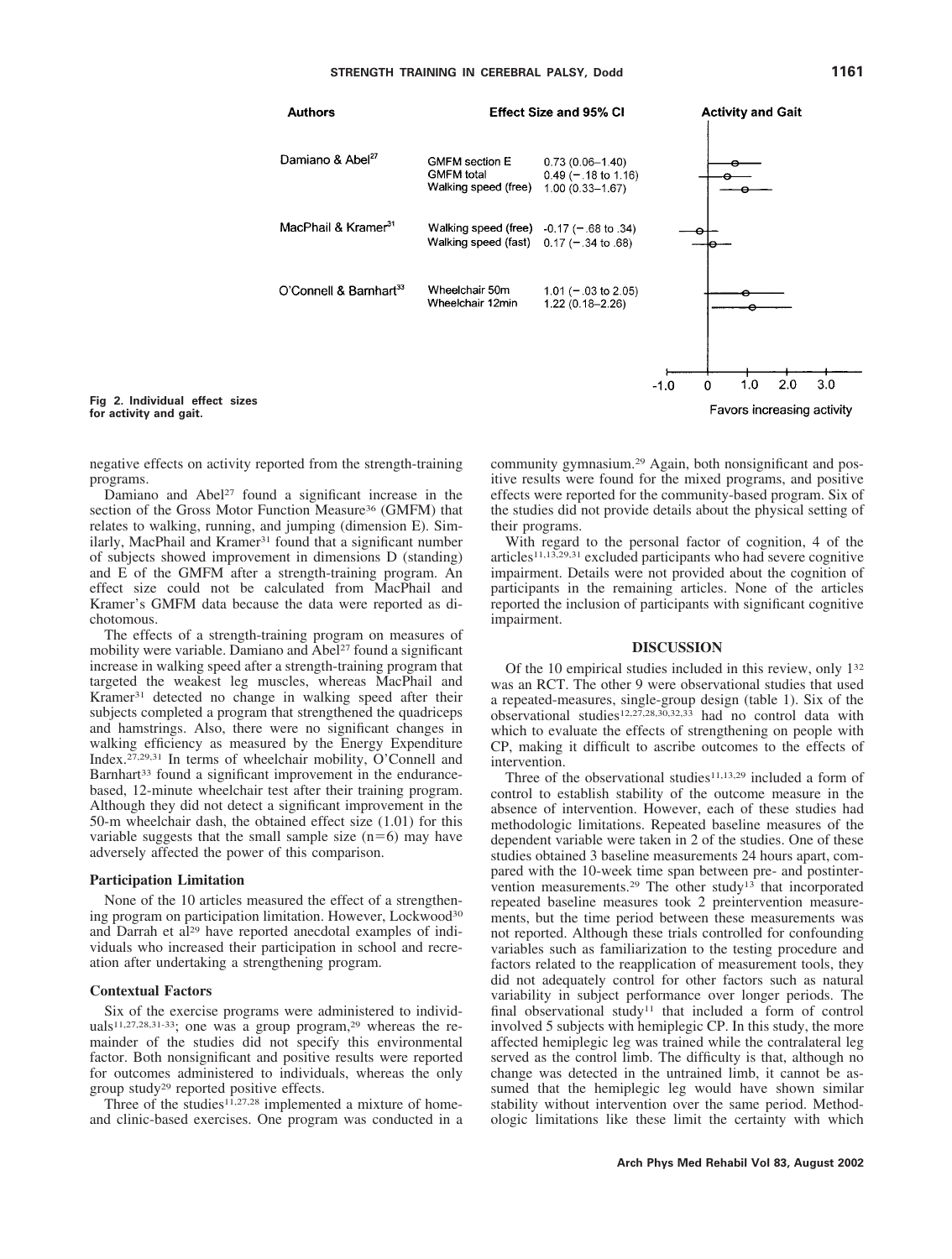conclusions can be made. However, the observational studies, when viewed collectively, provide an indication of the effects of strength training in people with CP.

## **Impairment**

Eight of the 10 empirical studies we reviewed concluded that strength-training programs increase the muscle strength of people with CP. One of the 8 studies was the RCT by McCubbin and Shasby.32 These researchers reported increased strength in the triceps (effect size=2.71) after a 6-week isokinetic training program for adolescents with CP. The 2 trials<sup>11,30</sup> that reported no change in muscle strength proved to have had low power. Experiments with low power have an increased risk of the researchers concluding that no difference existed when in fact it did (type II error). Small sample sizes (both  $n=6$ ) could have affected the power of these 2 studies. For example, if the effect size were maintained in the study by Toner et  $al$ ,<sup>11</sup> and subject numbers were increased from 6 to 14, there would have been a greater than 80% chance of detecting a significant training effect.

Despite the consistency of findings, wide variability in subject characteristics was evident in the 8 trials that reported positive strength-training effects (table 1). For example, subject age ranged from 6 to 47 years of age, and the severity of disability varied from people who were nonambulatory to people who could walk without assistive devices. The topographic classification (eg, diplegia, quadriplegia, hemiplegia) of CP was similarly varied, although most subjects had spasticity.

Variability was also evident in the training parameters. Differences existed in the muscle group trained, the intensity and duration of the program, the equipment and exercise details, the method used to determine the amount of resistance applied, and the outcome measure used to evaluate muscle strength. The most consistent features of the training programs were that they were performed 3 times a week over 6 to 10 weeks, and there were mechanisms to regularly adjust resistance to ensure that the exercises were of sufficient intensity, in accord with recommendations of the American College of Sports Medicine.37

Despite the variability in subject characteristics and program parameters, the literature provides evidence, although it is limited, that strength-training programs may provide positive strength benefits for children and young adults with CP.

There is no empirical evidence that strength training increases spasticity and contractures in people with CP. Some clinicians have argued that people with spastic CP are not weak and that the impaired performance of functional activities commonly observed is primarily a result of spasticity.38 On the basis of clinical observations, it has been hypothesized that the increased effort associated with strength training would increase spasticity in people with neurologic disorders and this would, in turn, lead to increased muscle and joint contractures and decreased motor function.39 This view is not supported by the available empirical literature. Studies of the effect of strength training on spasticity show that strengthening has either no effect on, or that training may possibly even reduce, spasticity. Similarly, there is no evidence to support the view that strengthening programs reduce the ROM of people with CP. Rather, the evidence suggests that strength training might lead to increased ROM, particularly in the lower limb.

The only study<sup>29</sup> that investigated the effect of strength training on psychologic impairment evaluated the effects of a group fitness program on the self-confidence and perceived competence of children and adolescents with CP. Strength training was a major component of this community group program. It was found that participation in the training program

significantly improved the subjects' feelings about their appearance.

## **Activity**

Only a handful of studies have measured the effects of a strength-training program on activity in people with CP. A comparison of figures 1 and 2 shows that the effect sizes for activity were generally smaller than the effect sizes for measures of impairment. This is probably because other factors such as sensory function, coordination, and even psychologic factors such as fear contribute to motor performance. Therefore, a strength-training program designed specifically to increase muscle strength might be expected to have a smaller effect on measures of activity than on measures of impairment such as muscle strength.

Significant improvements were found in dimensions $31$  D and E<sup>27,31</sup> of the GMFM after subjects completed a strength-training program that targeted muscles of the lower limb. These sections of the GMFM measure activities such as standing alone, moving from sit to stand, walking, running, kicking, jumping, and walking up and down a step. In contrast, no change was detected in the composite GMFM score (ie, the score from sections A–E).<sup>27</sup> The composite score includes items that measure lying and rolling, sitting, crawling, and kneeling, as well as those related to the activities listed above. Again, this finding is not unexpected because Damiano and Abel's training program<sup>27</sup> specifically targeted lower-limb muscles; it seems reasonable to predict that increased lowerlimb strength would have less effect on the performance of activities such as sitting or lying and rolling than on activities such as walking, running, and jumping. It is difficult to draw from the literature conclusions about the effects of strength training on mobility in the CP population. With respect to walking speed, 1 study found a positive effect after strengthening,<sup>27</sup> whereas another study detected no change.<sup>31</sup> The tailored nature of the training program may explain these disparate findings. In contrast to MacPhail and Kramer's program,<sup>31</sup> which involved strengthening of the quadriceps and hamstrings regardless of each individual's assessment findings, Damiano and Abel's program<sup>27</sup> targeted training of each participant's weakest lower-limb muscles. This finding suggests that strength-training programs that are tailored to individual needs may result in better functional outcomes than do less individualized programs. Only 1 study<sup>33</sup> investigated the effects of strength training on wheelchair mobility. One of the limitations of that study for the purpose of this review was that equal numbers of children with spina bifida and CP participated in the program, and data from each group were not reported separately. Therefore, the findings of this study<sup>33</sup> with respect to CP should be interpreted with caution. It appears, however, that upper-limb strengthening exercises can improve the endurance of children with CP and spina bifida in wheelchair mobility.

## **Participation**

Very little research has been conducted examining the effects of strength training on the societal participation of people with CP. Participation was not measured in any of the 10 articles we reviewed. However, it was reported anecdotally that after completing the program, a certain proportion of the participants were confident enough to join a regular community exercise program.29,30

## **Contextual Factors**

Contextual factors are an important consideration in evaluating the effects of strength-training programs. To implement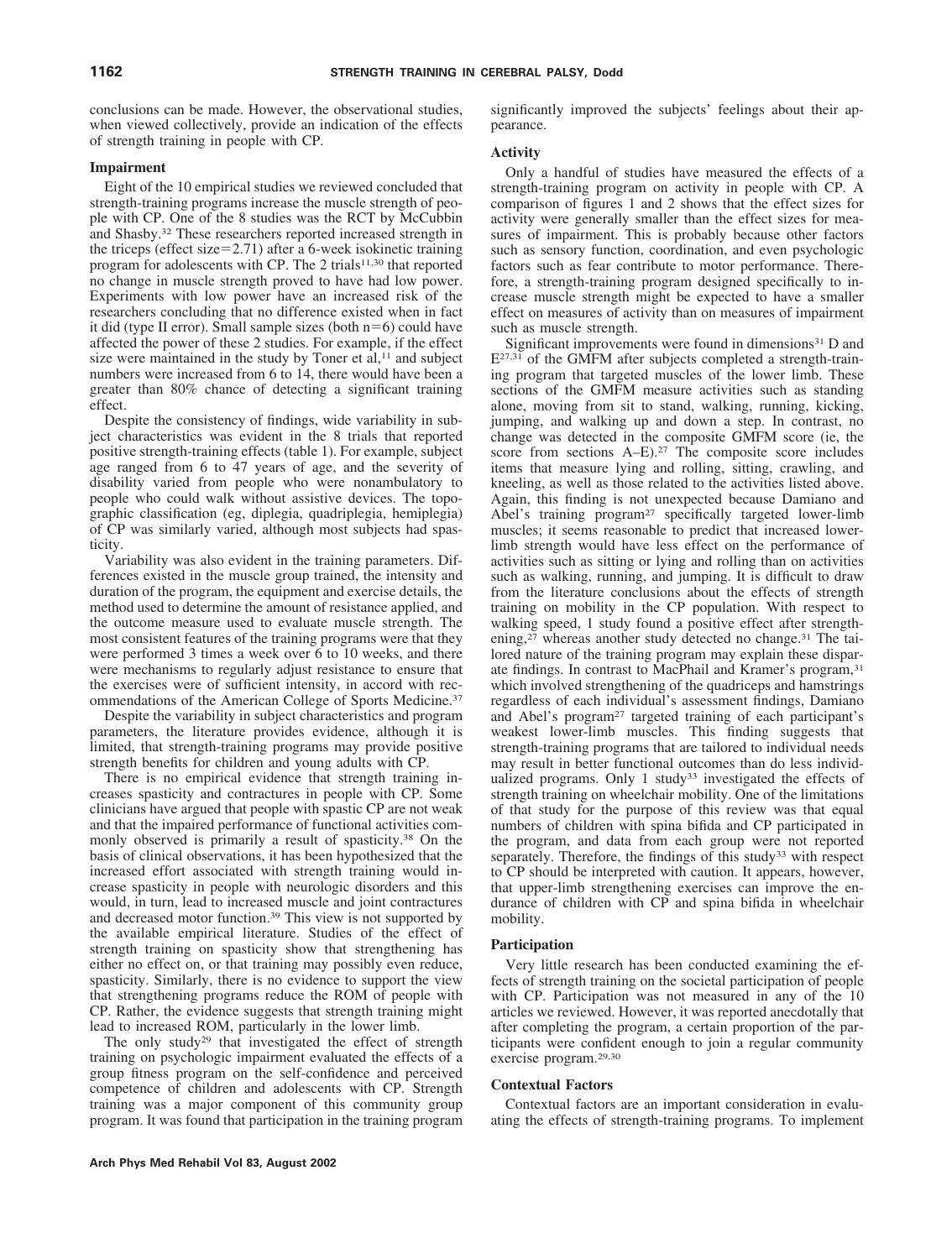an optimal program, clinicians need information about the effects of different environmental and personal contextual factors. For example, should the program be administered on an individual or a group basis? Is the program best administered in a laboratory, clinical, or community setting? Do the cognitive abilities of the participants affect the success of the program?

Despite the importance of these contextual factors, there was insufficient information in the included articles from which to draw firm conclusions. These factors need to be reported routinely to permit hypothesis generation, which can then be formally evaluated in randomized trials.

## **General Discussion**

There is a need to complete well-designed trials to evaluate the effects of strength training in the CP population. Currently, it appears that strengthening programs, in general, may be effective in increasing strength in people with CP. However, because of the methodologic limitations of the literature, we are unable to make definitive recommendations. To provide strong evidence to support clinical practice and maximize the mobility, independence, and health of people with CP, researchers must show that strength training is an effective intervention. This could be achieved with well-designed RCTs. Little information is available about the effects of strength training on the activity and participation dimensions of functioning and disability. In the management of CP, it has long been recognized that ". . . the accomplishment of the necessary or useful 'life skills' should be the treatment goal...."40 However, most studies have only measured changes at the impairment level (ie, muscle strength, spasticity, or joint ROM). Clients, their families, and health service providers are often more interested in measuring the effect of interventions in terms of outcomes that reflect meaningful improvements in a person's ability to function within society. Health care providers must show that their treatments are effective from the clients' perspective. To achieve this, health care providers must incorporate measurements of activity limitations and participation restriction in their assessments and then show that these outcome measurements improve with treatment. This is a challenge that must be addressed.

A limitation of this systematic review was that the criteria for assessing study quality (ie, PEDro Scale, NHS Centre for Reviews) did not include items for assessing the reliability and validity of the tools used in the studies. This would be of greater concern if the studies had reported no effects; however, most of them reported significant results that were consistent with hypothesized changes. This suggests that the measurement tools gave evidence of construct validity and hence adequate reliability.

#### **CONCLUSION**

The results of this review suggest that there is evidence supporting the view that strength-training programs improve muscle strength in children and young adults with CP. In addition, there appear to be no detrimental effects such as increased spasticity. It remains undetermined whether strength training affects the mobility, function, or the ability to participate in normal societal roles. Contextual factors have not been considered adequately. The conclusions drawn from this systematic review are similar to those of Darrah et al,<sup>4</sup> although some of the studies they included in their review we excluded from our review (for methodologic reasons) and we included some more recent studies in our review. More research of higher quality and rigor is required to draw definitive conclusions on the effects of strength training programs for people with CP.

#### **References**

- 1. Styer-Acevedo J. Physical therapy for the child with cerebral palsy. In: Tecklin J, editor. Pediatric physical therapy. 3rd ed. Philadelphia: Lippincott Williams & Wilkins; 1999. p 107-62.
- 2. Shepherd R. Cerebral palsy. In: Shepherd R, editor. Physiotherapy in paediatrics. Oxford: Butterworth-Heinemann; 1995. p 110-44.
- 3. Stern L, Steidle K. Paediatric strengthening program. San Antonio (TX): Therapy Skill Builders; 1994.
- 4. Darrah J, Fan JS, Chen LC, Nunweiler J, Watkins B. Review of the effects of progressive resisted muscle strengthening in children with cerebral palsy: a clinical consensus exercise. Pediatr Phys Ther 1997;9:12-7.
- 5. World Health Organization. ICF: international classification of functioning, disability and health. Geneva: WHO; May 2001. Available at: http://www3.who.int/icf/icftemplate. Accessed Nov 2001.
- 6. Verhagen A, de Vet H, de Bie R, et al. The Delphi list: a criteria list for quality assessment of randomized clinical trials for conducting systematic reviews developed by Delphi consensus. J Clin Epidemiol 1998;51:1235-41.
- 7. PEDro. The Physiotherapy Evidence Database (PEDro) frequently asked questions: how are trials rated? Available at: http://www. cchs.usyd.edu.au/pedro. Accessed on March 18, 2002.
- 8. Sherrington C, Herbert RD, Maher CG, Moseley AM. PEDro. A database of randomized trials and systematic reviews in physiotherapy. Man Theory 2000;5:223-6.
- 9. NHS Centre for Reviews and Dissemination. Database of Abstracts of Reviews of Effectiveness (DARE). Available at: http:// www.agatha.york.ac.uk.welcome.htm. Accessed Sept 2000.
- 10. Howell DC. Statistical methods for psychology. 3rd ed. Boston: PWS-Kent Publishing; 1992.
- 11. Toner LV, Cook K, Elder GC. Improved ankle function in children with cerebral palsy after computer-assisted motor learning. Dev Med Child Neurol 1998;40:829-35.
- 12. Healy A. Two methods of weight training for children with spastic type of cerebral palsy. Res Q 1958;29:389-95.
- 13. Tweedy S. Evaluation of strength and flexibility training for adolescent athletes with cerebral palsy: full report. Belconnen (Aust): Australian Sports Commission; 1997.
- 14. Egger M, Schneider M, Davey Smith G. Spurious precision? Meta-analysis of observational studies. BMJ 1998;316:140-4.
- 15. Holland LJ, Steadward RD. Effects of resistance and flexibility training on strength, spasticity/muscle tone, and range of motion of elite athletes with cerebral palsy. Palaestra 1990;Summer:27- 31.
- 16. Horvat M. Effects of a progressive resistance training program on an individual with spastic cerebral palsy. Am Correct Ther J 1987;41:7-11.
- 17. Johnson LM, Nelson MJ, McCormack CM, Mulligan HF. The effect of plantarflexor muscle strengthening on the gait and range of motion at the ankle in ambulant children with cerebral palsy: a pilot study. N Z J Physiother 1998;26(1):8-14.
- 18. O'Connell DG, Barnhart R, Parks L. The effects of progressive resistance exercise on aerobic wheeling tasks in children with cerebral palsy or myelomeningocele [abstract]. Med Sci Sports Exerc 1989;21(Suppl):568.
- 19. Wiepert SL, Lewis CL. Effects of a 6-week progressive exercise program on a child with right hemiparesis. Phys Ther Case Rep 1998;1:21-6.
- 20. Damiano DL, Abel MF. Effectiveness of strength training in spastic cerebral palsy. Gait Posture 1998;7:165-6.
- 21. Damiano DL, Kelly LE, Vaughn CL. Effects of quadriceps femoris muscle strengthening on crouch gait in children with spastic diplegia. Phys Ther 1995;75:658-67; discussion 668-71.
- 22. O'Connell DG, Barnhart R, Parks L. Muscular endurance and wheelchair propulsion in children with cerebral palsy or myelomeningocele. Arch Phys Med Rehabil 1992;73:709-11.
- 23. Haney NB. Muscle strengthening in children with cerebral palsy. Phys Occup Ther Pediatr 1998;18:149-57.
- 24. Barry MJ. Physical therapy interventions for patients with movement disorders due to cerebral palsy. J Child Neurol 1996;11 Suppl 1:S51-60.